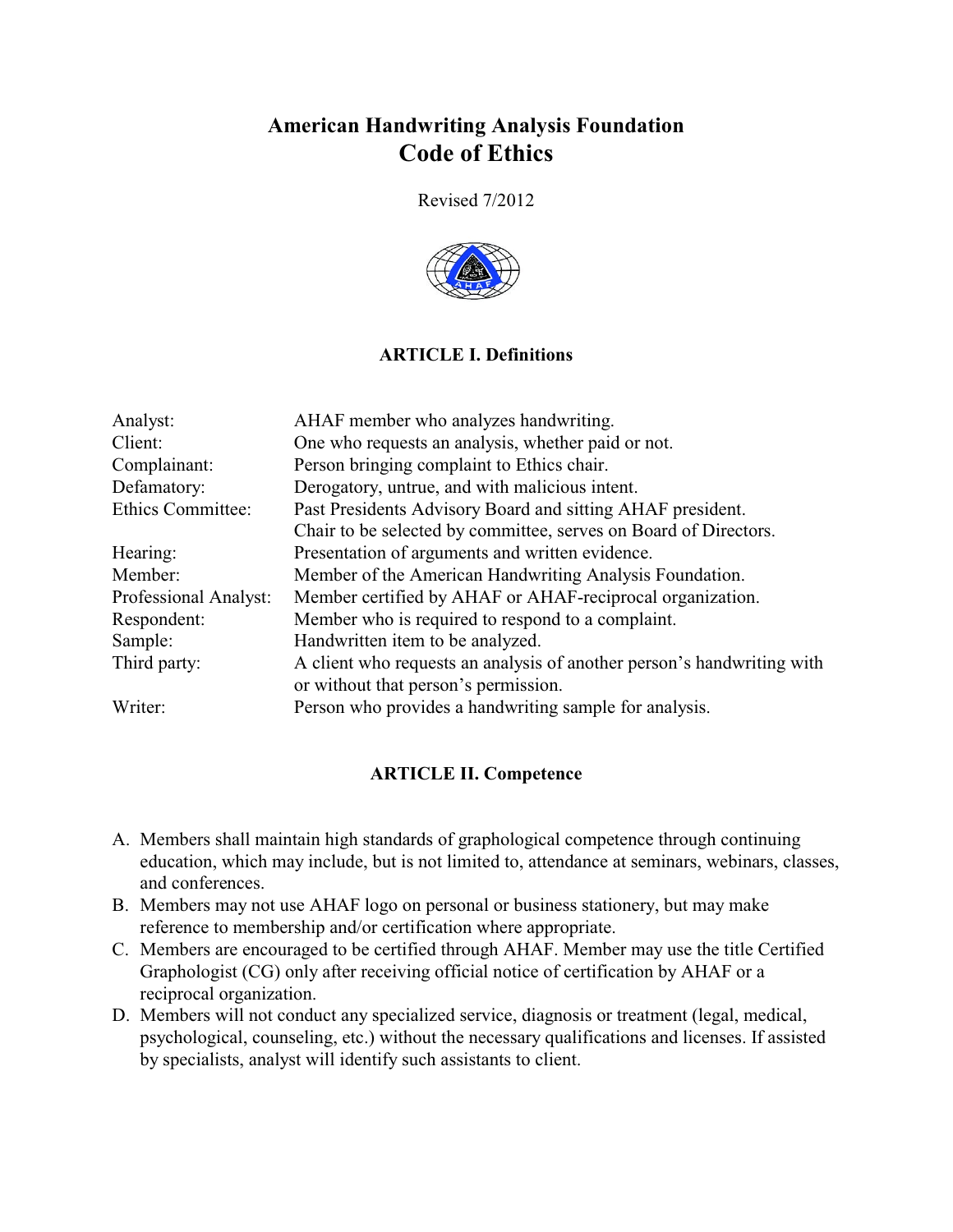# **ARTICLE III. Ethical Responsibilities**

#### **A. To writer and client**

- 1. The primary responsibility is to protect the legitimate interest of the client. However, analyst will be sensitive to possible effects of the analysis on the writer, whether the writer is the client or not.
- 2. Privacy of the writer shall be protected by:
	- a. Maintaining strict confidentiality of records and analyses.
	- b. Obtaining permission from the writer where possible before sharing and/or publishing samples.

c. Redacting personal information from samples shared with other analysts.

- 3. Quality of professional services shall be accorded equally to all clients regardless of race, creed, gender, country of origin, etc.
- 4. Analyst shall refuse to provide professional services when judging that such services would not conform with ethical standards.
- 5. Third party analyses

a. Analyst shall request permission from the writer to analyze his or her handwriting, except in the following circumstances:

- 1) Under a contractual agreement, in the case of a third party analysis (e.g., preemployment analysis), the client refuses to obtain permission from the writer. The analyst is advised to require a hold-harmless agreement from the client.
- 2) When a parent/guardian requests analysis of a minor child or non-competent person.
- b. Third party must state a legitimate reason for requesting the analysis.
- c. Third party client shall agree, preferably in writing, to keep confidential any personal information provided about the writer.
- d. Analyses should be presented in a timely manner as the analyst's opinion based on the handwriting and not represented as indisputable fact.

# **B. To the public**

- 1. Member shall not exaggerate or make false claims regarding: a. Personal expertise, background, or competence.
	- b. Validity or uses of graphology.
- 2. Member shall maintain high standards of personal and professional integrity.
- 3. Member shall not make defamatory remarks, personal or professional, about other graphological organizations or their members.
- 4. Member shall stay informed of pending legislation and local, state, and federal ordinances and laws relating to the practice of graphology.